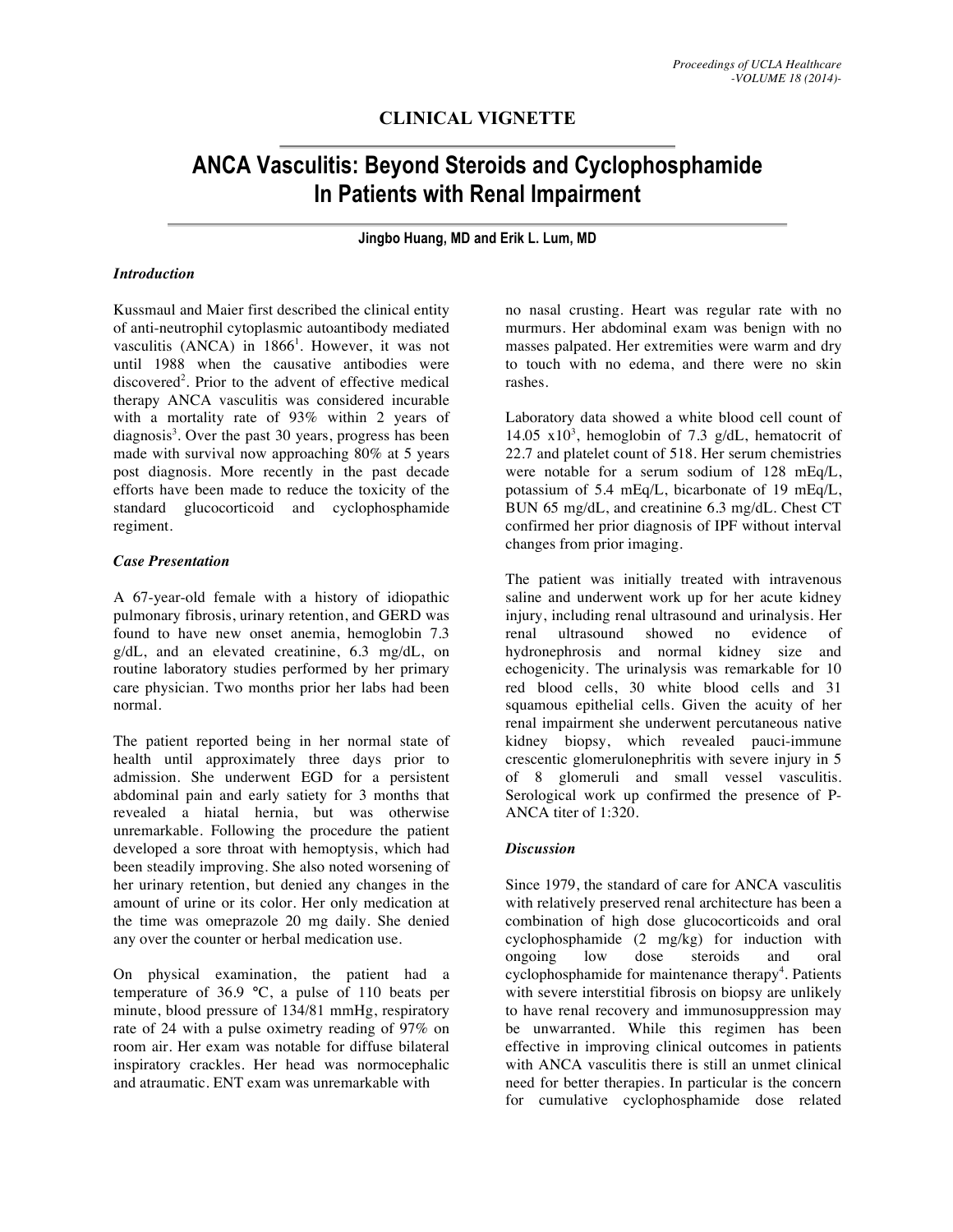toxicities of myelosuppression, infection, urothelial malignancy, and infertility. Furthermore, it is estimated that 50% of patients experience a relapse after discontinuation of cyclophosphamide, especially those with concurrent lung disease.

In the past 20 years several investigators have looked at reducing cyclophosphamide exposure, either by reducing the dose or avoiding the medication all together. The first study to explore replacement of cyclophosphamide was the CYCAZERM trial<sup>5</sup>. In this study, 155 patients with an average serum creatinine of 5.7 mg/dl were induced with prednisone and cyclophosphamide for 3 months prior to undergoing maintenance randomization to either continue oral cyclophosphamide at 1.5 mg/kg or azathioprine 2 mg/kg in combination with prednisone for a total of 18 months following the index event. There were 8 deaths, 7 in the first 3 months prior to randomization, and no differences in the relapse rate between groups. demonstrating that the cyclophosphamide exposure can be safely avoided during the maintenance phase of treatment.

The CYCLOPS trial, looked at further reducing cyclophosphamide exposure by administering intravenous pulse cyclophosphamide rather than oral cyclophosphamide during the induction phase of treatment<sup>6</sup>. In this study 149 patients were randomized to either pulse cyclophosphamide 15 mg/kg every 2-3 weeks for 3 months or oral cyclophosphamide 2 mg/kg daily for 3 months followed by azathioprine 2 mg/kg as maintenance therapy until month 18. Remission rates were similar in both groups after 9 months and the intravenous group had significantly less cumulative cyclophosphamide exposure compared to the oral group, 8.2 gm versus 15.5 gm, respectively. Longterm studies have demonstrated an increased risk of recurrence using intravenous cyclophosphamide, but no change in mortality.

In an effort to further reduce cyclophosphamide exposure two studies have looked at rituximab, a CD20 monoclonal antibody, for induction therapy. The RAVE trial randomized 197 patients with ANCA vasculitis to either rituximab  $375 \text{ mg/m}^2$  weekly for four weeks versus oral cyclophosphamide 2mg/kg for 3 months<sup>7</sup>. Both groups received steroid therapy and the cyclosphosphamide group received azathioprine maintenance, whereas the rituximab therapy group did not receive any additional immunosuppressive therapy. At six months there was equal efficacy in terms of remission and in the 18 month follow up study remission was also similar between both

groups<sup>8</sup>. The notable exclusion criteria were a creatinine > 4.0 mg/dL and pulmonary disease.

The RITUXIVAS trial looked using rituximab in patients with ANCA-associated vasculitis and renal impairment, with estimated GFR at time of enrollment being 18 ml/min. In this trial 44 patients were randomized in the 3:1 ratio to either rituximab  $375 \text{ mg/m}^2$  weekly for four weeks with two intravenous doses of cyclophosphamide versus intravenous cyclophosphamide 2mg/kg for 3 months followed by azathioprine maintenance. One-year outcomes revealed non-inferiority of the rituximab therapy arm, with a trend towards superiority in patients with recurrent disease.

Combined these studies suggest that cyclophosphamide dosages can be reasonably reduced to avoid long term exposure either through a dose reduction on induction or by avoidance by substituting rituximab during induction and substituting rituximab during induction and azathioprine during maintenance if cyclophosphamide is used for induction therapy.

In addition to immunosuppressive therapy plasmapheresis has been demonstrated to have beneficial renal outcomes in patients with severe ANCA-associated vasculitis and renal impairment. In the pivotal MEPEX trial 137 patients with ANCAassociated vasculitis and significant renal impairment defined as either requiring dialysis or a serum creatinine > 5.8 mg/dL were randomized to receive plasmapheresis in addition to immunosuppressive therapy<sup>9</sup>. Compared to immunosuppression alone, the addition of plasmapheresis reduced the risk of dialysis dependence from 43 to 19%, although patient survival was unchanged.

### *Conclusion*

This patient with severe renal impairment from ANCA-associated crescentic glomerulonephritis was treated with high dose glucocorticoids and intravenous rituximab  $375 \text{ mg/m}^2$  weekly for four weeks We had offered her the choice of cyclophosphamide but she refused due to concerns about cancer risks. She was initiated on hemodialysis for renal impairment and started on plasmapheresis in the hospital. She was discharged on maintenance dialysis. Nine months after induction she remains on low dose prednisone 10 mg and is has been off dialysis with a creatinine of 2.6 mg/dL for three months. She has not had any signs of relapse to date.